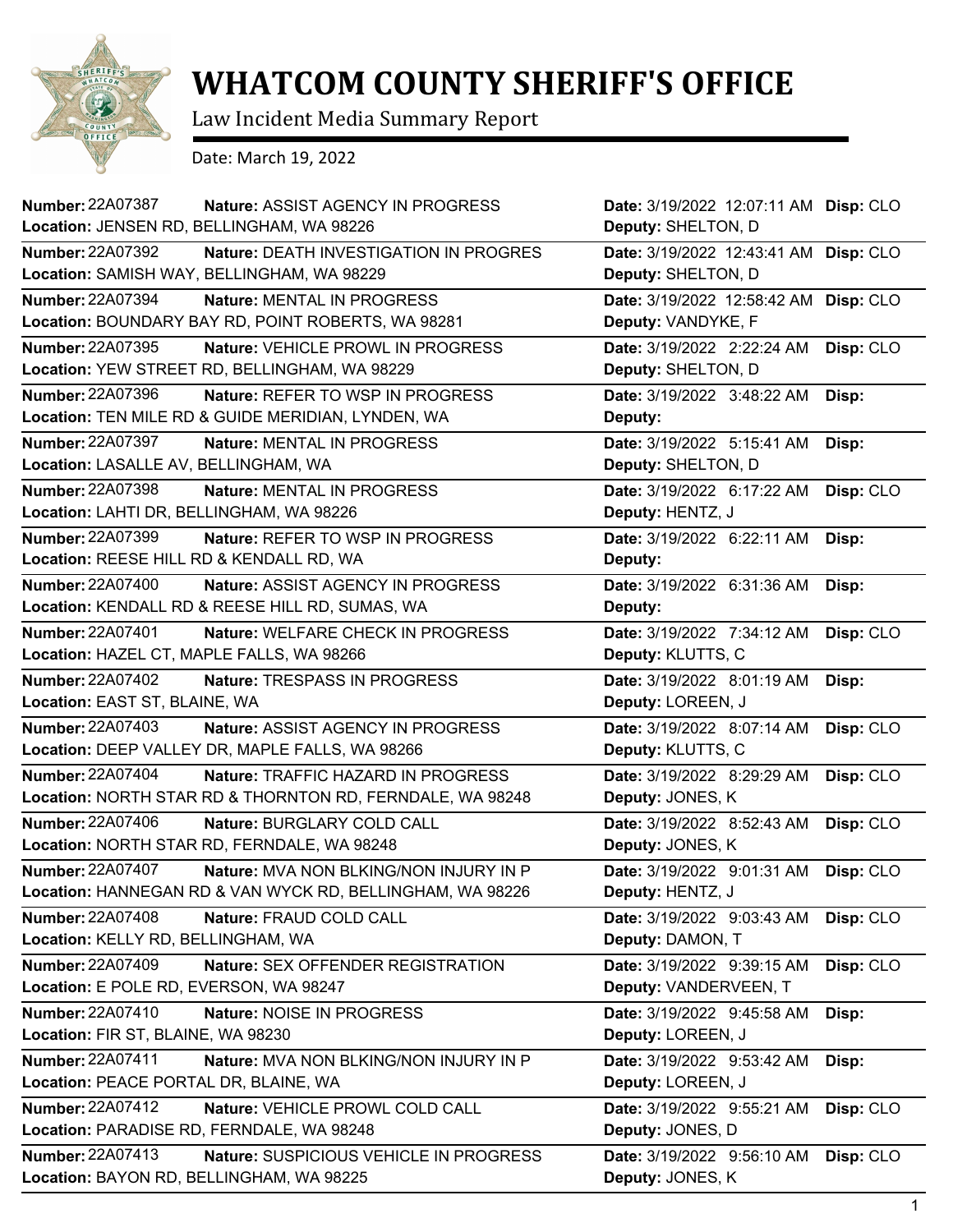| Number: 22A07414<br>Nature: TRAFFIC HAZARD IN PROGRESS            | Date: 3/19/2022 10:04:09 AM Disp: CLO   |
|-------------------------------------------------------------------|-----------------------------------------|
| Location: GOLDEN VALLEY BLVD, MAPLE FALLS, WA 98266               | Deputy: KLUTTS, C                       |
| Number: 22A07415<br>Nature: SECURITY CHECK IN PROGRESS            | Date: 3/19/2022 10:08:15 AM Disp: CLO   |
| Location: HAM RD, CUSTER, WA 98240                                | Deputy: JONES, D                        |
| Number: 22A07416<br>Nature: LANDLORD TENANT DISPUTE COLD C        | Date: 3/19/2022 10:31:03 AM Disp: CLO   |
| Location: CEDARWOOD PL, FERNDALE, WA 98248                        | Deputy: JONES, D                        |
| <b>Number: 22A07417</b><br>Nature: BURGLARY COLD CALL             | Date: 3/19/2022 10:53:13 AM Disp: CLO   |
| Location: S BEACH RD, POINT ROBERTS, WA 98281                     | Deputy: JONES, D                        |
| Number: 22A07419<br>Nature: WATCH FOR IN PROGRESS                 | Date: 3/19/2022 11:56:34 AM Disp: CLO   |
| Location: H STREET RD & JACKMAN RD, LYNDEN, WA 98264              | Deputy: JONES, D                        |
| <b>Number: 22A07420</b><br>Nature: SEX OFFENDER REGISTRATION      | Date: 3/19/2022 11:58:57 AM Disp: CLO   |
| Location: SOUTH PASS RD, SUMAS, WA 98295                          | Deputy: VANDERVEEN, T                   |
| <b>Number: 22A07421</b><br>Nature: VEHICLE PROWL COLD CALL        | Date: 3/19/2022 10:47:17 AM Disp: CLO   |
| Location: PARADISE ROAD, FERNDALE, WA                             | Deputy: BOYD, M                         |
| <b>Number: 22A07423</b><br>Nature: WHATCOMM RECORD IN PROGRESS    | Date: 3/19/2022 12:31:09 PM Disp:       |
| Location: MT BAKER HW, DEMING, WA                                 | Deputy:                                 |
| <b>Number: 22A07424</b><br>Nature: HULK VEHICLE COLD CALL         | Date: 3/19/2022 12:48:23 PM Disp: CLO   |
| Location: AZURE WAY, MAPLE FALLS, WA 98266                        | Deputy: KLUTTS, C                       |
| Number: 22A07427<br>Nature: SHOTS IN PROGRESS                     | Date: 3/19/2022 1:22:27 PM<br>Disp: CLO |
| Location: CARSON RD, BLAINE, WA 98230                             | Deputy: JONES, D                        |
| <b>Number: 22A07429</b><br>Nature: REFER TO WSP IN PROGRESS       | Date: 3/19/2022 1:53:44 PM<br>Disp:     |
| Location: NB I5 AT & MP 24, BELLINGHAM, WA                        | Deputy:                                 |
| Number: 22A07431<br>Nature: IMPOUND PRIVATE IN PROGRESS           | Date: 3/19/2022 2:27:38 PM<br>Disp:     |
| Location: GUIDE MERIDIAN, BELLINGHAM, WA                          | Deputy:                                 |
|                                                                   |                                         |
| <b>Number: 22A07433</b><br>Nature: ALARM AUDIBLE IN PROGRESS      | Date: 3/19/2022 2:45:30 PM<br>Disp:     |
| Location: KENDALL RD, WA                                          | Deputy:                                 |
| <b>Number: 22A07436</b><br>Nature: CUSTODIAL INTERFERENCE IN PROG | Date: 3/19/2022 3:44:12 PM<br>Disp: CLO |
| Location: GUIDE MERIDIAN, BELLINGHAM, WA 98226                    | Deputy: JOHNSON, I                      |
| <b>Number: 22A07437</b><br>Nature: TRESPASS IN PROGRESS           | Date: 3/19/2022 3:56:15 PM Disp: CLO    |
| Location: FOREST ST, NATIONAL FOREST, WA 98244                    | Deputy: BROWN, E                        |
| Number: 22A07438<br>Nature: CUSTODIAL INTERFERENCE COLD CA        | Date: 3/19/2022 3:54:48 PM<br>Disp:     |
| Location: GUIDE MERIDIAN, BELLINGHAM, WA                          | Deputy:                                 |
| Number: 22A07439<br>Nature: SUSPICIOUS VEHICLE IN PROGRESS        | Date: 3/19/2022 4:24:02 PM<br>Disp: CLO |
| Location: MARINE DR & BAYON RD, BELLINGHAM, WA 98225              | Deputy: SLYTER, C                       |
| <b>Number: 22A07440</b><br>Nature: WATCH FOR IN PROGRESS          | Date: 3/19/2022 4:25:05 PM<br>Disp: CLO |
| Location: OVERLAND TRL, MAPLE FALLS, WA 98266                     | Deputy: LAUGHLIN, B                     |
| Number: 22A07441<br>Nature: FORGERY COLD CALL                     | Date: 3/19/2022 4:05:15 PM<br>Disp: CLO |
| Location: WILDERNESS RIDGE RD, BELLINGHAM, WA 98229               | Deputy: BOYD, M                         |
| <b>Number: 22A07442</b><br>Nature: ASSIST CITIZEN IN PROGRESS     | Date: 3/19/2022 4:56:53 PM<br>Disp: CLO |
| Location: GRAND AVE, BELLINGHAM, WA 98225                         | Deputy: JONES, D                        |
| <b>Number: 22A07443</b><br>Nature: REFER TO WSP IN PROGRESS       | Date: 3/19/2022 5:16:25 PM<br>Disp:     |
| Location: GUIDE MERIDIAN & BADGER RD, LYNDEN, WA                  | Deputy:                                 |
| <b>Number: 22A07444</b><br>Nature: WATCH FOR IN PROGRESS          | Date: 3/19/2022 5:26:59 PM<br>Disp:     |
| Location: BIRCH BAY DR, BLAINE, WA                                | Deputy:                                 |
| <b>Number: 22A07445</b><br>Nature: SERVE WARRANT IN PROGRESS      | Date: 3/19/2022 5:29:59 PM<br>Disp:     |
| Location: E AXTON RD, BELLINGHAM, WA                              | Deputy:                                 |
| Number: 22A07446<br>Nature: DOMESTIC VERBAL IN PROGRESS           | Date: 3/19/2022 5:32:30 PM<br>Disp: CLO |